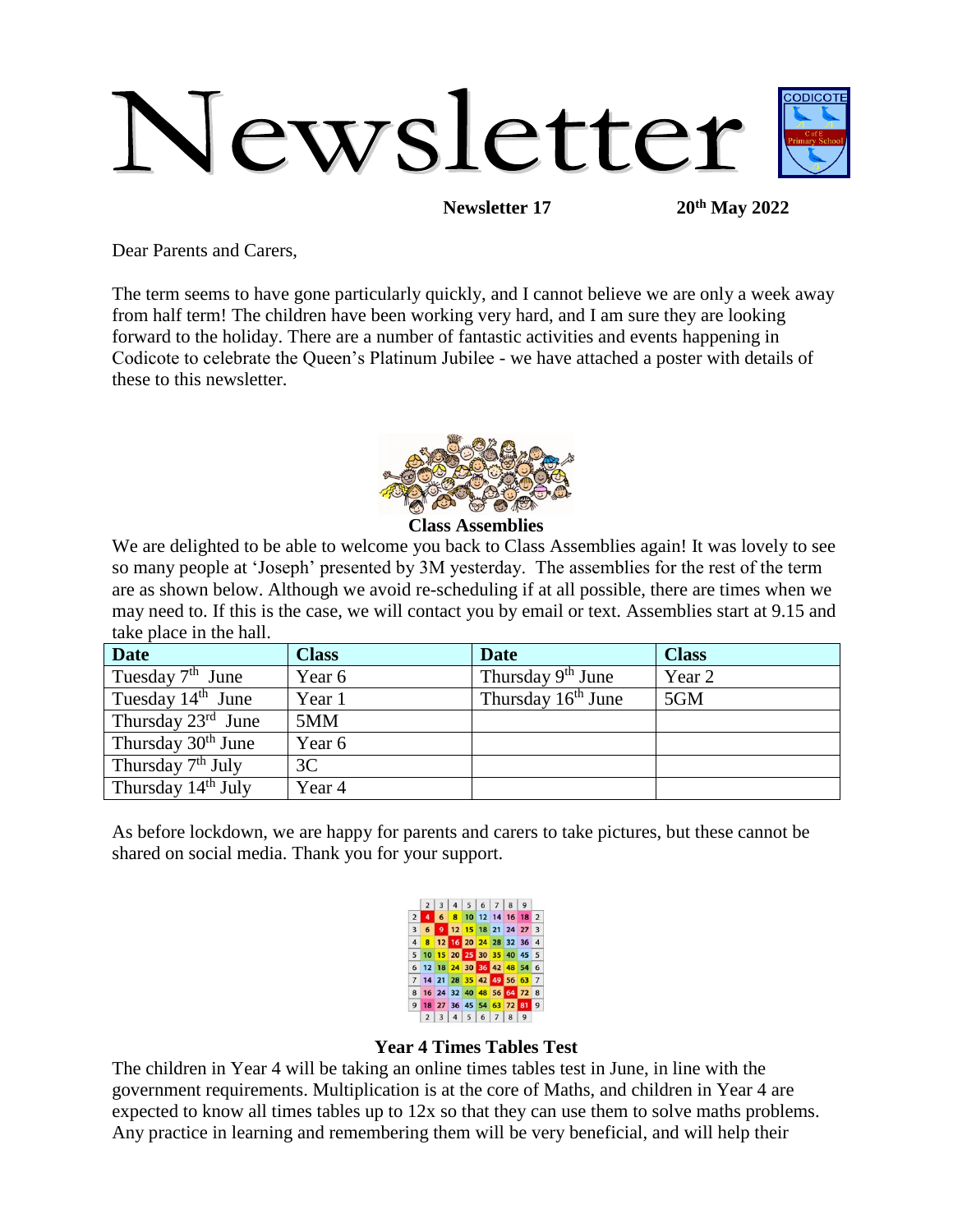confidence in approaching the tests. Many children have had considerable success in improving their times tables knowledge by using TT Rockstars, which is a fun way of practising. All children in Year 4 have a log in; if your child has difficulty accessing TT Rockstars, Mrs Broad will be happy to help.



#### **Jubilee Celebration Day**

We are all excited about celebrating the Jubilee Day on Thursday  $26<sup>th</sup>$  May. As mentioned in the previous newsletter, children are able to bring clothes to change into for the afternoon, in blue, red, white or purple, or dress as a king, queen, prince or princess. Teddy bears – not too large – are also invited to come in. There will be a Junior Bake off for any child wishing to enter. Nursery children are invited to join us at 2.30 if they would like to. I will put together a photo montage of the day for the children, to mark this event in our history!



# **Length of School Day**

The Government has informed schools that they expect them all to be open for 32.5 hours a week. Although we currently meet the expected amount of teaching time within the school day, to fulfil this requirement, we need to be open for ten more minutes each day. Therefore, we propose to start school at 8.50 a.m. and finish at 3.20 p.m. – starting from September 2022. We would welcome your comments on these arrangements, whether they are in favour of the proposal or against. This can be via email or paper copies.



Thank you for supporting our film night – we had another great turnout. All funds will be going towards additional resources and opportunities for the children. We are currently fundraising for a new trim trail for the children.

The next meeting will be on Monday  $13<sup>th</sup>$  June, at 7pm in the staffroom. All parents welcome – why not drop in and find out more? We would really value your help. If every parent were to help at just one event, during the time their child is at school, we would be fully staffed for all the events we run.